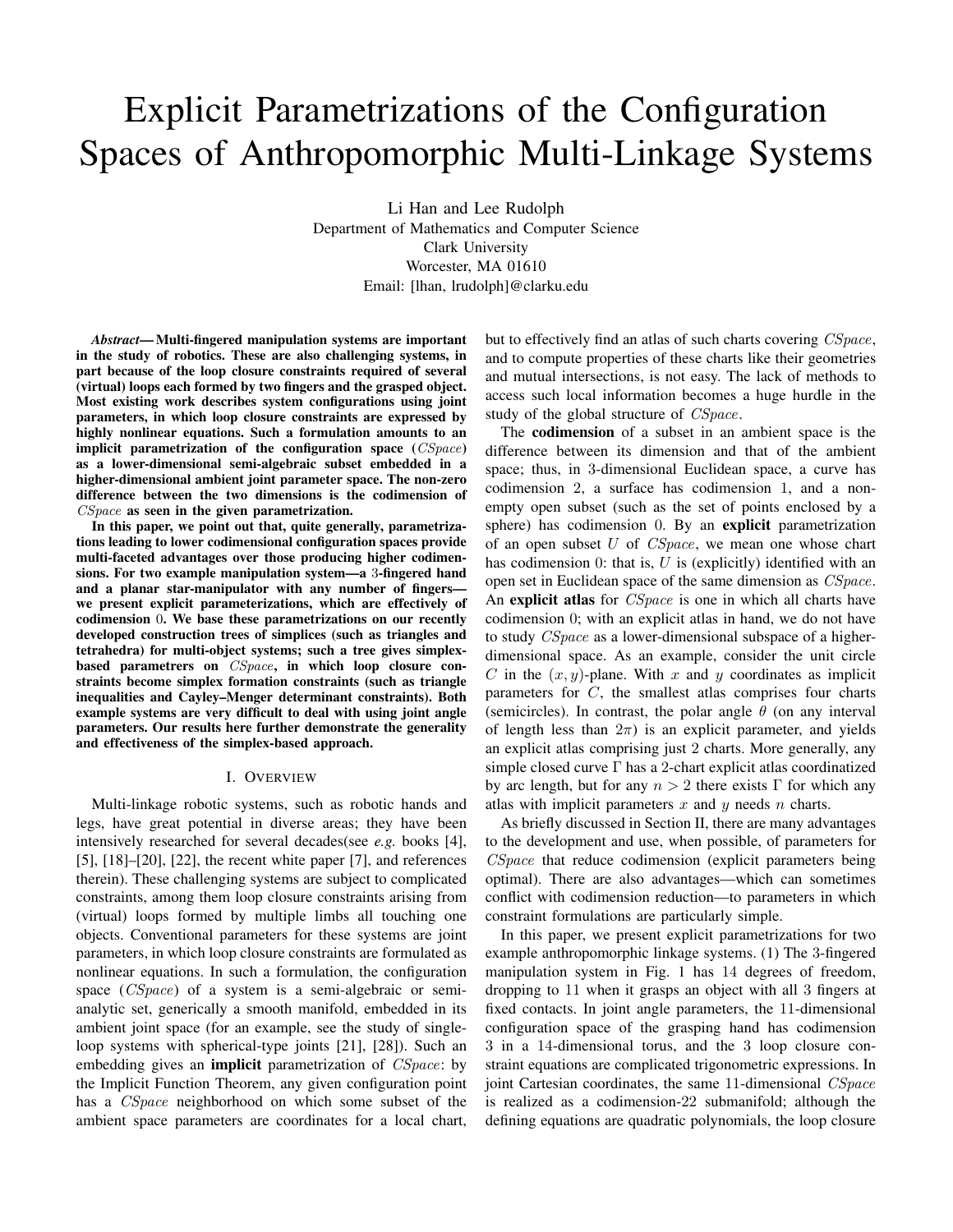

Fig. 1. A model grasp system with 3 fingers; each has a spherical base joint, and intermediate revolute joints with parallel axes.

constraints make the implicit parameters highly coupled and difficult to solve. By contrast, our simplex-based parameters for this CSpace are explicit, and the loop closure constraints are straightforward simplex-formation constraints (triangle and Cayley–Menger determinant inequalities). This parametrization provides a solid foundation for the study of system configurations, and can be used to solve the global structure of CSpace and develop efficient manipulation planning algorithms. We discuss it in section III. (2) Recent papers [17], [25] have studied motion planning for *star-manipulators*, a class of planar closed-chain manipulators. In section IV we present explicit parametrizations for all star-manipulators.

## II. EXPLICIT PARAMETERS: MOTIVATIONS, PRIOR WORK

In view of complex closure constraints in the joint parameters, recent results on the explicit parametrization and solved structures of one type of systems with loops become even more remarkable. In short, for a planar single-loop linkage with *n* revolute joints (equivalently, a planar *n*-sided polygon), fixed link lengths, and having 3 "long links" (a technical condition defined in [21], [28]), it is proved [14], [21], [28] that one set of explicit configuration parameters consists of joint angles of  $n - 3$  "short links", and the configuration space under such a parametrization comprises two disjoint  $(n-3)$ -dimensional tori (the two components correspond to two possible orientations of the 3 long links—"elbow up" and "elbow down"). The existence of two components in CSpace reflects the fact that, while a loop without 3 long links can be reoriented (if link crossings are allowed), one with 3 long links cannot be. We will call this property un-reorientability.

The explicit parametrization and solved structures just mentioned greatly facilitate computations for un-reorientable planar loops. For example, any values for the  $n-3$  parameter angles will correspond to valid loop configurations. Also, a torus can be cut open into a cube, which, being convex, allows trivial path planning (any two points can be connected by a line segment); it follows that given two identically oriented configurations of an un-reorientable planar loop, it is trivial to find a path between them (ignoring collision or any other constraints), by computing and "linearly" interpolating parameter angle values. (Of course, whereas two points in a truly convex set are joined by a unique line segment, in a torus there are many such segments; all but one cross one or more "cuts", and all are equally trivial to compute.)

A linear path of a un-reorientable planar loop satisfies the loop closure constraints and stays on one of the two CSpace tori. But it may involve link penetrations. Extensive research by the motion planning community has made it clear that collision-avoidance is very difficult to deal with, and that it is very hard to find analytic descriptions of the subset CFree of valid configurations, and its complement CObstacle, for general obstacles. Recent successes of randomized path planners (see books [3], [15], [16] and references therein) suggest that sampling-based approaches may be an important framework in which to integrate efficient sampling methods while also dealing with such difficult factors in configuration space and path planning problems as high dimensionality and complicated linkage constraints. Sampling-based approaches can handle complicated constraints (by checking a sample point against the constraints, rather than trying to find all solutions to the constraints) and can be used with implicit surfaces in ambient spaces, but sampling efficiency can be improved by explicit parametrization (or, more generally, low codimension). This is due to two facts: for a purely random sampling scheme, the statistical success rate for generating valid samples in a subset equals the volume of the valid subset divided by the volume of the entire sample space; and, given an acceptable error  $\varepsilon > 0$ , the volume of an  $\varepsilon$ -neighborhood of a submanifold of codimension  $k > 0$  tends to 0 like  $\varepsilon^k$ .

Thus, for example, consider the problem of generating one collision-free loop configuration, that is, a point in CFree. In general *CFree* is open in *CSpace*, and thus has the same dimension as *CSpace*. Consequently, if we have an explicit parametrization of CSpace, we can take any explicit chart as a sample space, and our success rate for generating a collision-free loop configuration in that chart will be the volume of the part CFree in that chart divided by the volume of the chart. If this rate is 0 for a particular chart, it means that the chart actually misses CFree, and there may even be an understandable structural reason why (see [13] for examples); if this ratio is positive, valid configurations should be found with positive probability. In contrast, if we only have parameters for the ambient space (*e.g.*, the joint parameter space) and an implicit parametrization for the configurations (as defined by the closure constraints in joint parameters), then the sampling space is the ambient space, the configuration space has codimension  $d \geq 1$ , and as stated above this means that the probability of finding any loop configuration let alone a collision-free configuration—by random sampling in the ambient space approaches 0 like the dth power of the acceptable error. By analogy with the well-known "curse of dimensionality", that the number of samples needed to adequately cover a sample space increases exponentially with the dimension of the space, we propose the name "curse of codimensionality" for the situation just described: that, other things being equal, the higher the codimension of a target space in its ambient space, the more challenging it is to sample it efficiently (the challenge increasing with the codimension).

Given that parameters corresponding to lower-codimension parametrizations tend to provide multifaceted advantages for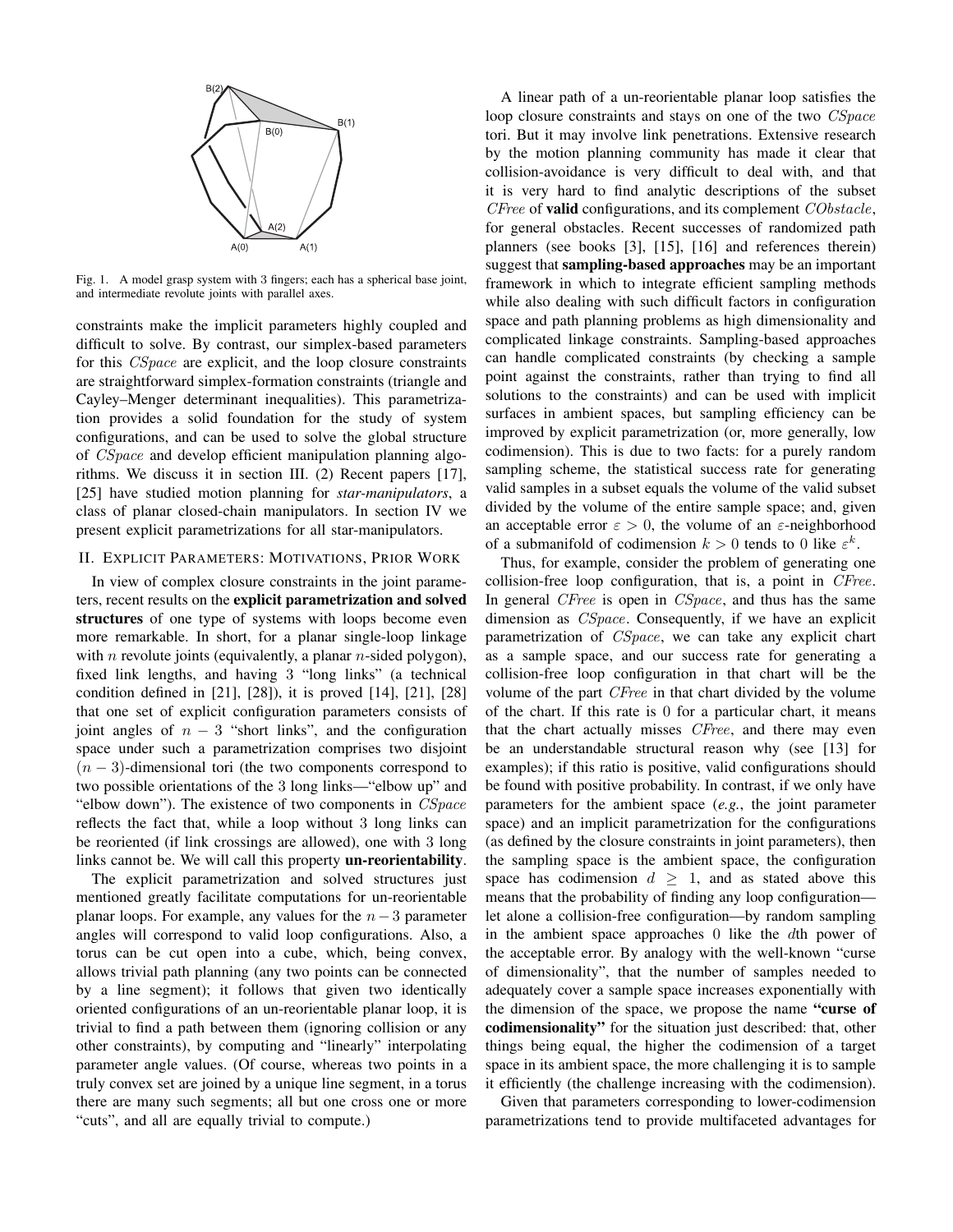configuration related problems (aiding analytical study of global CSpace structure, facilitating sampling, etc.), finding such parameter systems is a problem of considerable interest. Systems without loops, like rigid bodies and open chains, have well-known and widely used explicit parametrizations, *e.g.*, various 6-DOF parameters for a 3D object or joint parameters for an open chain. However, to the best of our knowledge, rather few systems involving loops have been given explicit parametrizations in prior work: (a) single-loop planar linkages with revolute joints and 3 long links [14], [21], [28]; (b) trilaterable manipulators [24]; (c) flag manipulators [1], [27].

Loosely speaking, a system is "trilaterable" in the sense of [24] if it can be decomposed into tetrahedra in such a way that all unknown edge-lengths of the tetrahedra can be systematically computed from known edge-lengths using distance constraints (triangle inequalities and Cayley–Menger constraints; see below); flag manipulators generalize trilaterable systems. Note that the solutions in [1], [24], [27] assume systems already given in trilaterated form, with kinematic structures explicitly including all distance parameters needed to determine system configurations (*e.g.*, lengths of the legs between base and platform of a parallel manipulator).

Our Work. We have recently developed simplex-based approaches for multibody systems that allow construction trees of simplices (such as triangles and tetrahedra). The main represenative systems used in our published papers, which describe their explicit paramatrizations and some other issues, are these: (a) single-loop planar linkages with revolute joints [8], [11]– [13]; (b) single-loop spatial linkages with spherical joints [8], [9]; (c) single-vertex rigid origami folds [10]. Along with some simple examples, we have pointed out in these papers that the described approaches are directly applicable to multi-loop systems having simplicial construction trees. (Our approaches can also easily accomodate link length constraints, which can be used to model prismatic joints along the links, link length tolerance and uncertainty, and so on.)

In this paper we present explicit parametrizations for examples of multi-loop linkage systems with anthropomorphic structures, which would have been very hard to study using the conventional joint parameters. Our first example system comprises 3 fingers with spherical base joints, revolute intermediate joints, and tips that we model (when the hand is grasping an object) as spherical joints; one motivational problem for this system is gaited 3-fingered manipulation (see Fig. 2). Our second example system is a general starmanipulator (as in Fig. 6). The example systems, and their



Fig. 2.Manipulation: gaiting between two 2-finger grasps via a 3-finger grasp.

simplicial construction trees, are substantially different from those in our earlier. Here we will focus on their explicit simplex-based parameters. Our results further demonstrate the versatility and effectiveness of the simplex-based approach. *Remarks.* (1) We use the term "grasp" purely kinematically, and thus ignore such important practical issues as force-closure (see [23]). (2) Multi-limb systems using finger gaiting and legged locomotion have been studied before, as kinematic stratified systems [6], [29]; the main focus of that work was control issues, and those papers describe configuration spaces as coarse-grained stratified spaces, with each grasp mode (having the object grasped by one particular subset of fingers) corresponding to one conceptual, implicit stratum, embedded (as usual) in the ambient parameter space. (3) The "reachable distances" approach to motion planning for closed chains given in [26] is closely related to our work on closed chains, and it would be interesting to see how such an approach might apply to the example systems in this paper.

## III. EXAMPLE SYSTEM I: AN ANTHROPOMORPHIC HAND

Our example 3-fingered hand system as drawn in Fig. 1 is an idealized model of the human hand shown in Fig. 2, where we model each finger link by the line segment between its two end points and do not consider the rotational movement about the links. Further, we consider the fixed base joints  $B_i$  $(i = 0, 1, 2,$  modulo 3) to be spherical, and all other link joints to be revolute; further, on each finger, the axes of all the revolute joints are parallel to each other and perpendicular to the finger plane. Of the three fingers, one (thumb) has 3 links, and the other two have 4 links each, so in total the system has 14 degrees of freedom. As shown in Fig. 3, we use the following 14 inter-joint diagonals to define a tree of simplices (triangles and tetrahedra in this case) for such a system.

- 3 diagonals between the fingertips,  $[A(0) A(1)]$ ,  $[A(1) A(2)]$ ,  $[A(2) A(0)]$
- 3 diagonals between the finger tips and bases,  $[A(i) B(i)]$ ,  $i=0,\ldots,2$
- 3 diagonals for decomposing the (virtual) parallel 3 platform formed by  $\{A(i), B(i), i = 0, \ldots, 2\}$  into three tetrahedra (as shown in the top row of Fig. 3,  $[A(1) B(0)],$  $[A(2) B(0)], [A(20 B(1))]$
- 5 diagonals for decomposing each virtual finger loop (closed by the base-to-tip diagonal) into a tree of triangle, such as those shown at the bottom row of Fig. 3 for trees of triangles anchored at the tip joints—a planar  $n$ -gon has  $n-3$  diagonals for a triangle tree (for more details, see [8], [11]); in total, the three fingers have 5 such diagonals, one for the thumb, and two each for the other two fingers.

#### *A. Simplex-Based Parameters*

The simplices in Fig. 3 form the major part (with a subtlety and some additional simplices to be discussed in subsection III-C) of a simplicial construction tree of this system, that is, a tree of simplices satisfying the following three conditions. (1) Each link in the linkage system is an edge of at least one simplex in the tree. (2) The set of joints of the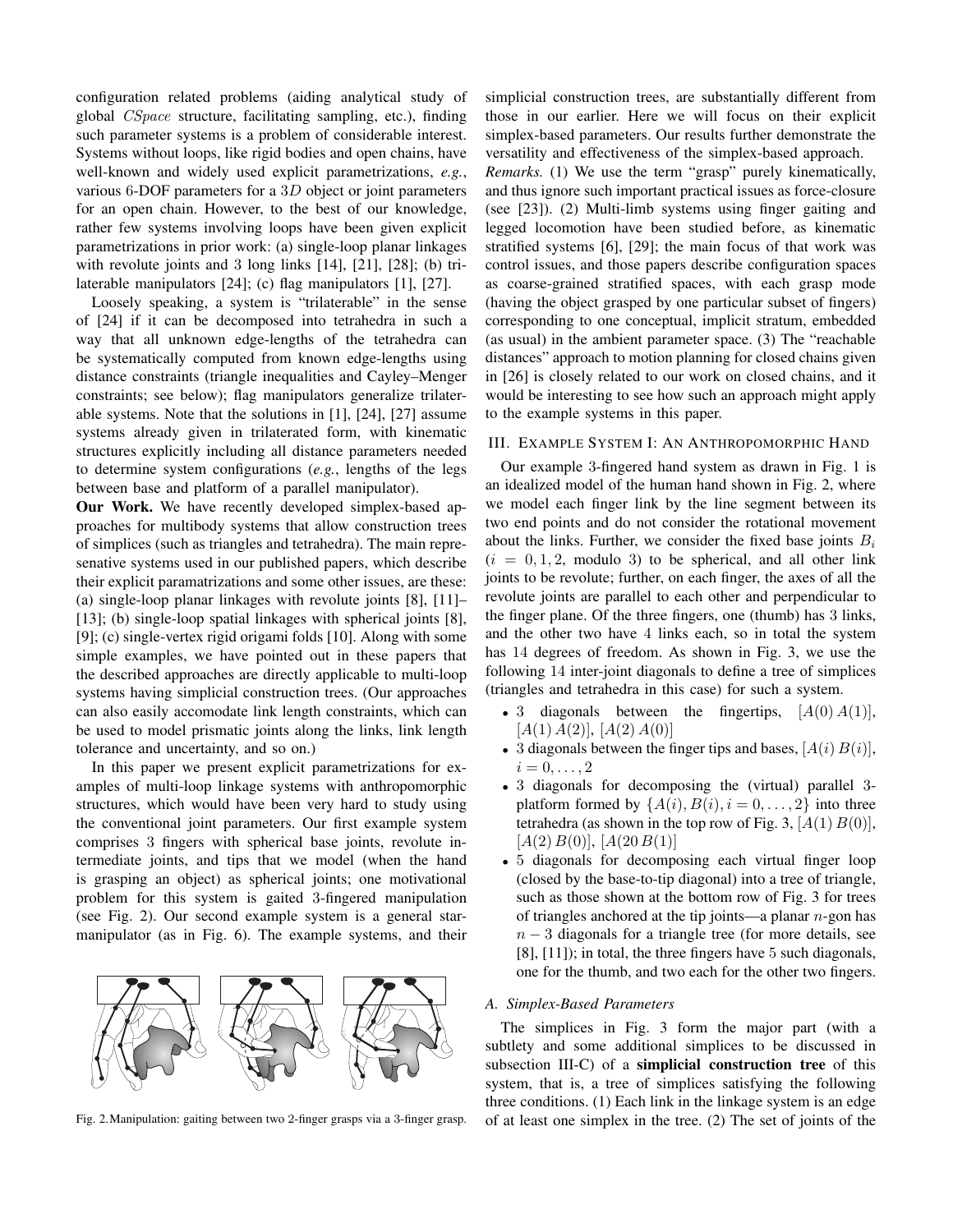linkage system equals the set of all vertices of all simplices in the tree. (3) The configurations of the linkage system can be constructed from the shapes of the simplices and relative configurations of simplices adjacent in the tree.

These three properties enable us to construct configurations using the simplex assembly process. To see this, note that placing a simplex in an ambient space is equivalent to determining the coordinates of its vertices. Now, given the shapes and relative configurations of the simplices, we construct the corresponding configuration of the system recursively as follows. (I) Fix the initial tetrahedron (along with the fixed base joints) in place. (II) While there is an edge in the tree such that one simplex has already been placed in space but the other simplex has not yet been placed, then use the relative configuration between the two to place the other one. When this simplex assembly process terminates, the configuration has been constructed.

Our simplex based parameters for the system comprise

- shape parameters (for the shapes of the simplices): lengths of the diagonals
- orientation parameters (for the relative configurations of adjacent simplices).

There are generally two types of orientation parameters either a continuous angle (a dihedral angle), *e.g.*, for two spatial simplices sharing one edge, or a discrete (essentially binary-valued) orientation sign, *e.g.*, for two planar triangles sharing an edge or two spatial tetrahedra sharing a face.

These binary orientations of these simplices are not extrinsic orientations relating the simplices to external objects (*e.g.*, fixed reference frames). Rather, the orientation of a simplex as used here is an intrinsic property of the relative distributions of the simplex vertices among themselves. For a planar triangle, its orientations (denoted by "+" and "−" here as in our earlier papers) indicate whether the vertices of the triangle form a counterclockwise or clockwise cycle when traversed in some specified order. The tetrahedron orientation signs are likewise



Fig. 3. Major part of a simplicial construction tree for the system in Fig. 1.

defined. As an example, Fig. 4 shows two configurations and one tetrahedral tree of a triangular prism, *i.e.*a three-legged parallel platform with spherical joints at both ends of the legs. In the figure, the fixed links and diagonals are drawn in black and in gray respectively. The pictured configurations differ only in the opposite orientations of  $T e t(3)$ . For more about orientation parameters, see [8], [12].

These simplex-based parameters can be used to parametrize the example hand system, either open or grasping, in a unified way. When the hand grasps an object with all three fingers at fixed contact points on the objects, we model the grasp by fixed link lengths of the diagonal among the tips. Then the system loses 3 DOF but can still be explicitly parametrized by the simplex-based parameters, by eliminating from the parameter set the now fixed lengths of the diagonals between the fingertips,  $[A(0) A(1)]$ ,  $[A(0) A(2)]$ ,  $[A(1) A(2)]$ . (When only two fingers grasp an object, the explicit parametrization set is obtained by eliminating just one diagonal length.)

Also note that the simplex assembly process as described earlier can be considered as an algorithm for the forward kinematics for determining the joint positions and thus system configurations from the simplex-based parameters. The inverse kinematics problem, when considered for some fixed fingertip positions or desired inter-fingertip distances (such as those arising from grasping an object at fixed contacts), is roughly equivalent to finding the valid parameter values of the system CSpace, in other words, the CSpace as parametrized by the simplex-based parameters, which is the main topic of this paper and will be discussed next.

## *B. Simplex Formation Constraints*

In our new simplex-based parameters, the formulations of loop closure constraints are fundamentally different from the conventional ones for joint parameters or Cartesian coordinates. The key point is that

*each loop can be formed if and only if all the simplices in its part of the construction tree can be successfully formed*.

Therefore, we formulate the loop closure constraints as simplex formation constraints, such as triangle inequalities for triangles and Cayley-Menger determinant constraints [2] for general simplices in Euclidean space. Further, these constraints are in shape parameters only, since only the shape parameters, along with fixed link lengths, determine the existences and shapes of simplices. Orientation parameters are independent of the loop closure constraints.



Fig. 4. A triangular prismoid: two configurations (at both ends) and a construction tree of 3 tetrahedra, with  $T e t(2)$  adjacent to the other two (because it has common triangular faces with the other two). The two configurations differ only in the orientation of  $T e t(3)$ .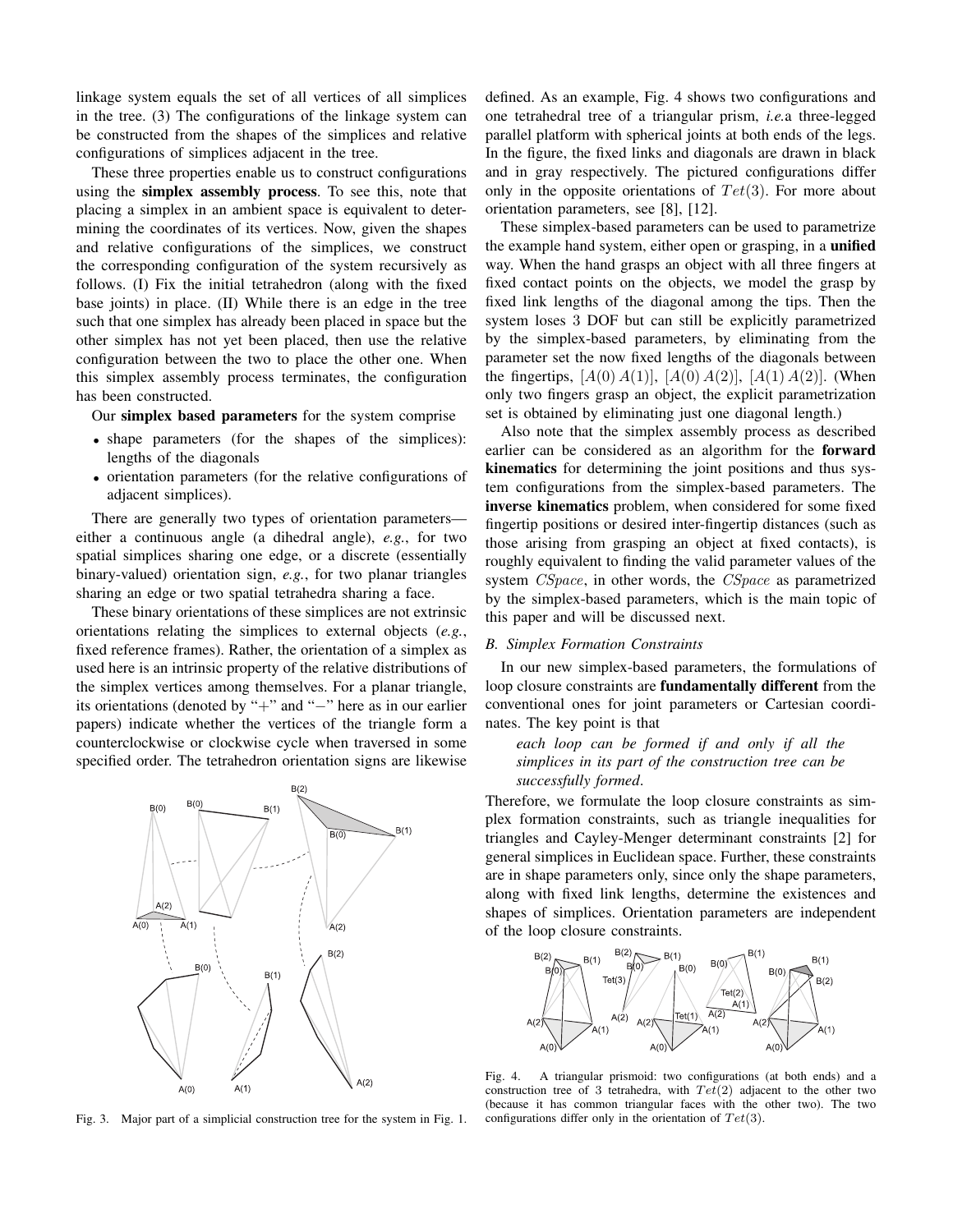Below we recite the well-known simplex formation constraints on the side lengths of triangles and tetrahedra in Euclidean space, which are the only simplices used in the example systems in this paper. Denote the vertices of a triangle by  $P(i)$ ,  $i = 1, 2, 3$ . Their interpoint distances must satisfy the following triangle inequalities.

$$
d(1,2) - d(2,3) - d(3,1) \le 0
$$
  
\n
$$
d(2,3) - d(3,1) - d(1,2) \le 0
$$
  
\n
$$
d(3,1) - d(1,2) - d(2,3) \le 0
$$
\n(1)

Equivalently, we can require non-negativity of the following Cayley-Menger determinant, which is proportional to the area of the triangle.

$$
2\left(\frac{-1}{2}\right)^3 \left| \begin{array}{ccc} 0 & 1 & 1 & 1 \\ 1 & 0 & D(1,2) & D(1,3) \\ 1 & D(2,1) & 0 & D(2,3) \\ 1 & D(3,1) & D(3,2) & 0 \end{array} \right| \ge 0 \quad (2)
$$

(Here  $D(i,k) = d^2(i,k)$  is the squared distance between ex points  $P(i)$  and  $P(k)$ .) Similarly, for a tetrahedron with vertices  $P(i)$ ,  $i = 1, ..., 4$  and squared side lengths  $D(i, j)$  $(0 \le i, j \le 3)$ , existence is equivalent to the CMD constraint

$$
\begin{vmatrix}\n0 & 1 & 1 & 1 & 1 \\
1 & 0 & D(0,1) & D(0,2) & D(0,3) \\
1 & D(1,0) & 0 & D(1,2) & D(2,3) \\
1 & D(2,0) & D(2,1) & 0 & D(2,3) \\
1 & D(3,0) & D(3,1) & D(3,2) & 0\n\end{vmatrix} \geq 0.
$$
 (3)

In both (2) and (3), equality is equivalent to singularity of the corresponding simplex (collinearity of the vertices of a triangle, coplanarity of the vertices of a tetrahedron).

## *C. An Example Simplicial Construction Tree*

For the simplices drawn in Fig. 3 for the three-fingered grasping system in Fig. 1, the main idea is to use the base-totip diagonals  $[A(i) B(i)]$  and inter-tip diagonals  $[A(i) A(i+1)]$ , together with the links  $[B(i) B(i+1)]$  between the fixed bases, to form a virtual triangular prism. Then define three more diagonals, such as  $[A(1) B(0)]$ ,  $[A(2) B(0)]$ , and  $[A(2) B(1)]$ (see Fig. 3) to form a construction tree of three tetrahedra for the prism, in a way similar to Fig. 4. (Clearly other choices of three diagonals could be made, resulting in different trees.)

Now for each finger, its base-to-tip diagonal forms a virtual loop with its links. Because all the internal joints are modeled to be revolute, with the rotational axes parallel to each other and perpendicular to the finger plane, this finger loop can be considered to be a loop with revolute joints contained in a plane (that rotates with the base spherical joint); and we have studied construction trees for planar loops with revolute joints in our previous papers, to which we refer the reader for further details ( [11], [12] deal only with the loop closure constraint, [13] extends our study to self-collision avoidance). Briefly, a planar loop with  $n$  revolute joints has a triangle construction tree with  $n-3$  diagonals and  $n-2$  triangles (for  $n > 3$  this tree is not unique; in Fig. 3 we have used the construction tree

## $[A(2) B(0) B(1) B(2)]$

| [A(1) A(2) B(0) B(1)] |                   | the triangle for finger 2     |
|-----------------------|-------------------|-------------------------------|
|                       |                   | with $[A(2) B(2)]$ as a side  |
| [A(0) A(1) A(2) B(0)] | the triangle tree |                               |
|                       | for finger 1      | the rest of the triangle tree |
| the triangle tree for |                   | for finger 2                  |
| finger 0              |                   |                               |

Fig. 5. A construction tree for the example 3-fingered manipulation system (the triangle trees for finger loops are not given in detail).

of triangles anchored at the tip joints, mostly for simplicity of the figures—other trees certainly could be used instead).

To keep the figure simple and use it to reflect main ideas in our approach, we do not reflect in Fig. 3 one subtlety existing in the simplicial construction for the hand system drawn in Fig. 1, namely, how to determine the finger planes. Note that each finger shares its base-to-tip diagonal with an appropriate tetrahedron and is adjacent to the tetrahedron in the construction tree. Suppose that in the simplex assembly process, we place the tetrahedra first. Then to put down the triangles for the finger loops, we need to be able to determine the orientations of the finger planes. These orientations will largely depend on the particular realizations (actuations) of the spherical joints. In our preliminary study, we have found that we can build upon the diagonals and the construction trees in Fig. 1 to accommodate various possible realizations of the spherical joints, sometimes by introducing additional diagonals. These new diagonals increase the codimension of the corresponding configuration spaces in their new ambient spaces; but their codimensions are still generally smaller than they would be in joint angles space. We will leave these issues to a future paper. Here we'd like to introduce an extra degree of freedom for each finger, which is to allow each finger plane to rotate freely about its end-to- tip diagonal.

Note that, with our human fingers, when we keep the base and tip of a finger fixed in space, we can still bend (rotate) the finger plane a little bit around the base-to-tip diagonal, probably allowed by the tendons in the hand. While the models of these behaviors and their engineering implications need more careful examination, here we will use this model to demonstrate the applicability of the simplex-based approach to highly complex manipulation type systems. We also note that such a model can still be uesful for applications in areas such as computer animation, where actuations and engineering feasibilities are not as critical as for physical systems.

For this extra degree of freedom for each finger, we use a dihedral angle between the plane of the finger with one triangular face of its adjacent tetrahedron. The overall system now has 17 degrees of freedom; its simplicial construction tree is indicated in Fig. 5. The simplex-based parameters are

- shape parameters (for the shapes of the simplices): lengths of the 14 diagonals, and
- orientation parameters (for the relative configurations of adjacent simplices): the 3 dihedral angles and 11 essentially binary orientations of the simplices.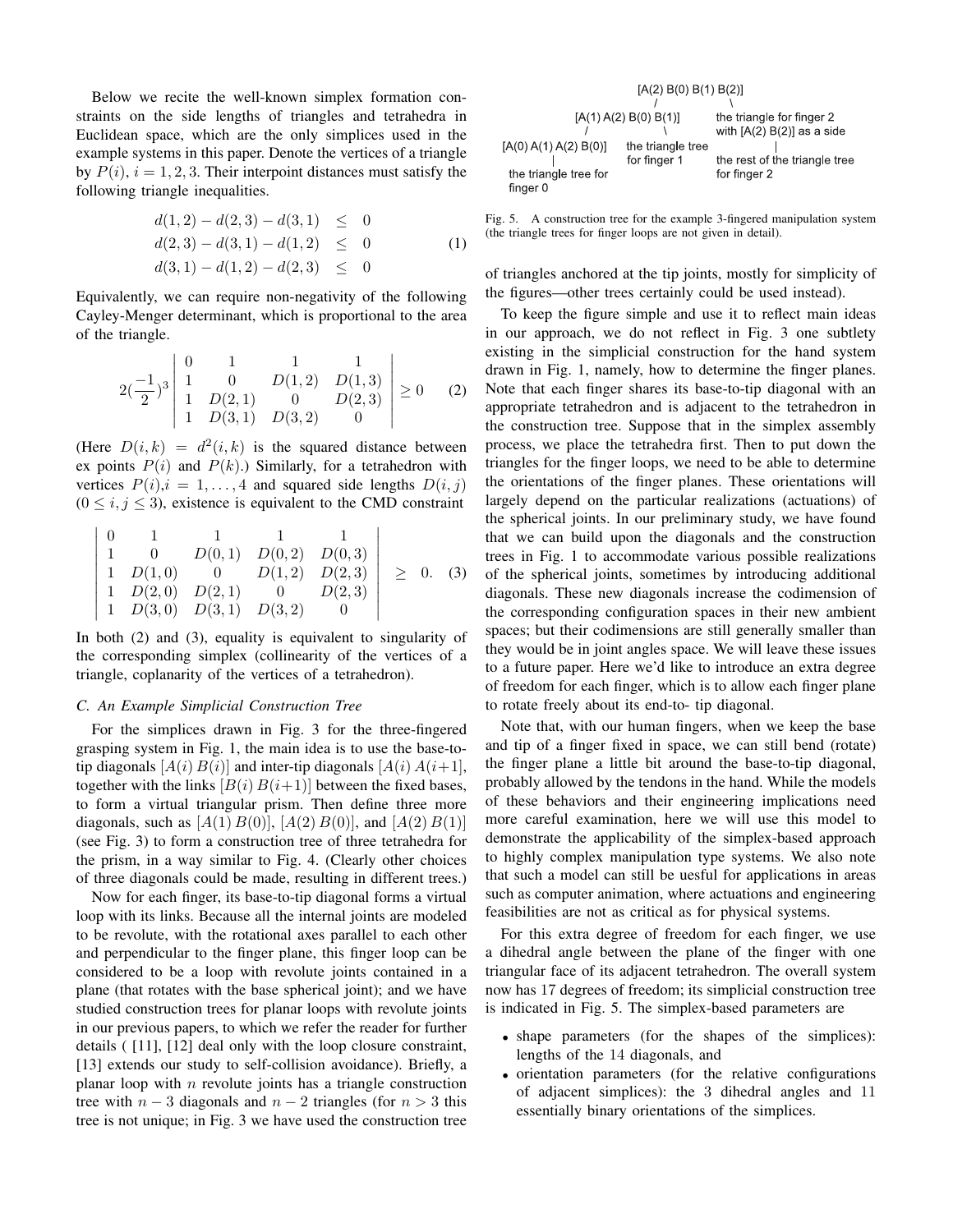## *D. Configuration Space Parametrizations*

The simplex tree shown schematically in Fig. 5 has 3 tetrahedra, and 8 triangles for the finger loops (not explicitly shown in the tree) of the hand system in Fig. 1. (As mentioned earlier, this system has other trees, but this one will do to explain our approach.) Each simplex imposes some inequality constraints on the shape parameters involved in it. Taken together, all these simplex formulation constraints define the set of feasible shape parameters, which we call *DStretch*. For this system, squared diagonal lengths can serve well as shape parameters, partly because both triangle and tetrahedron constraints can be formulated in them as the Cayley-Menger determinant constraints (2)(3). But it is also fine to use a combination of squared diagonal lengths (for those involved in tetrahedra) and direct diagonal lengths(for those only involved in triangles). More generally, it is possible to use non-degenerate (diffeomorphic) functions to map the diagonallength-based shape parameters to other parameters.

Of the 14 diagonals listed at the beginning of section III, some will have fixed lengths for some grasp configurations. For example, when the hand grasps an object with all three fingers at fixed contact points on the objects, the three diagonals [ $A(0) A(1)$ ], [ $A(0) A(2)$ ], [ $A(1) A(2)$ ] between the fingertips will have fixed lengths and should be eliminated from the shape parameter set for the system configurations in this grasp mode. Similarly, for all configurations with two fingers grasping an object at fixed contacts, the diagonal between the corresponding two fingers has a fixed length and is no longer needed for the shape parameterization. Similarly, if we are interested in fixing the base-to-end distance of some finger, we can use that distance for the relevant diagonal and exclude the diagonal from the shape parameter set.

In summary, the set of 14 diagonals and its appropriate subsets provide explicit parametrizations of the shapes of simplices in the construction tree. These shape parameters are subject to simplex formation constraints, as well as fixed length constraints for suitable formulation of grasping modes.

As mentioned above, the loop closure constraints impose no constraints on the set of feasible orientation parameters, which we call *DFlip*. For the hand system and its simplicial tree in Fig. 5,  $DFlip = (S^1)^3 \times \{+, -\}^{11}$ , where the threedimensional torus  $(S^1)^3$  reckons dihedral angles and  $\{+,-\}^{11}$ intrinsic simplex orientations. Note that if we want to fix the value of one dihedral angle or the orientation sign of one simplex, we can take out its corresponding orientation parameter from the set of system orienation parameters. Also note that the joint limits existing in human hands (for most of us) generally allow each finger to bend only toward the palm, with its fully extended configuration as one extreme feasible configuration. If we impose similar joint angle constraints on a robotic hands, and use anchored triangles in the construction tree (as in our example), then we need consider just one orientation for each triangle, so that the triangle-related orientation signs drop out of DFlip. As will become clear soon, a smaller set of orientation parameters will substantially simplify the overall structure of *CSpace* (by reducing the number of copies of DStretch in CSpace).

Singular configurations play an important role in constructing the overall configuration spaces. Their shape and orientation parametrization need careful treatments. Refer to papers [9], [11], [12] for our approaches to similar issues for loops with spherical type joints. Here, by labeling singular simplices—like a tetrahedron (resp., triangle) with 4 (resp., 3) coplanar (resp., collinear) vertices—with both  $+$  and  $-$ , we obtain (roughly) an identification of the configuration space with  $DStretch$ [T] × DFlip. In other words, using the simplicial construction tree in Fig. 5, the configuration space of the hand system in Fig. 1 consists of  $2^{11}$  copies of  $DStretch \times (S^1)^3$ . The overall parametrization and stratified structures of the  $CSpace$  here is very similar to that for a planar loop with n revolute joints described in [11], [12], but with some important technical differences, such as more complicated constraints on DStretch and more complex gluing of different strata. Further, the overall structures of the configuration spaces will depend on the identification (gluing) of different strata along proper singular subsets; and the identification of the hand system will be more complicated than that of a planar polygon. We will address these topics in future papers. Here we summarize the main parametrization results whose proofs we have sketched in this section.

Theorem 1. Consider the 3-fingered hand system in Fig. 1 and its simplicial construction tree in Fig. 5. Then:

(A) The configurations of the system are described by simplex-based parameters.

(B) The system configuration space CSpace is essentially the product of DStretch and DFlip, where (1) DStretch comprises shape parameters satisfying explicit, simply evaluated constraints (triangle or Cayley–Menger determinant inequalities, and range inequalities) required for successful simplex formation, and is a convex body in squared diagonal lengths, while (2) *DFlip* comprises relative orientation parameters, and is independent of loop closure constraints.  $\Box$ 

## IV. EXAMPLE SYSTEM II: STAR MANIPULATOR

Our second example system is the general star-manipulator, as defined in [17], [25]. Such a manipulator is formed by joining  $k$  planar chains with revolute joints to a common point (like the thorax of an insect) and then fixing the base of each chain to the ground (an example is shown, in heavy black lines, in the leftmost subfigure of Fig. 6). The result is a planar linkage system with multiple loops (for  $k \geq 3$ ). The designers of these manipulators call the chains "legs". We will call them "fingers" for the sole purpose of using the same hand terminology for the example systems in this paper.

We assume that each finger has at least 2 joints so as to give a nontrivial reachable workspace for the thorax A. Consider the thorax A to be the tip of all the fingers. Its position is determined by the finger link lengths and joint angles. For a manipulator with  $k$  fingers, the condition that all  $k$  fingertips meet at one common point in the plane imposes  $2(k - 1)$ constraints on the joint angles. So if we use joint angles as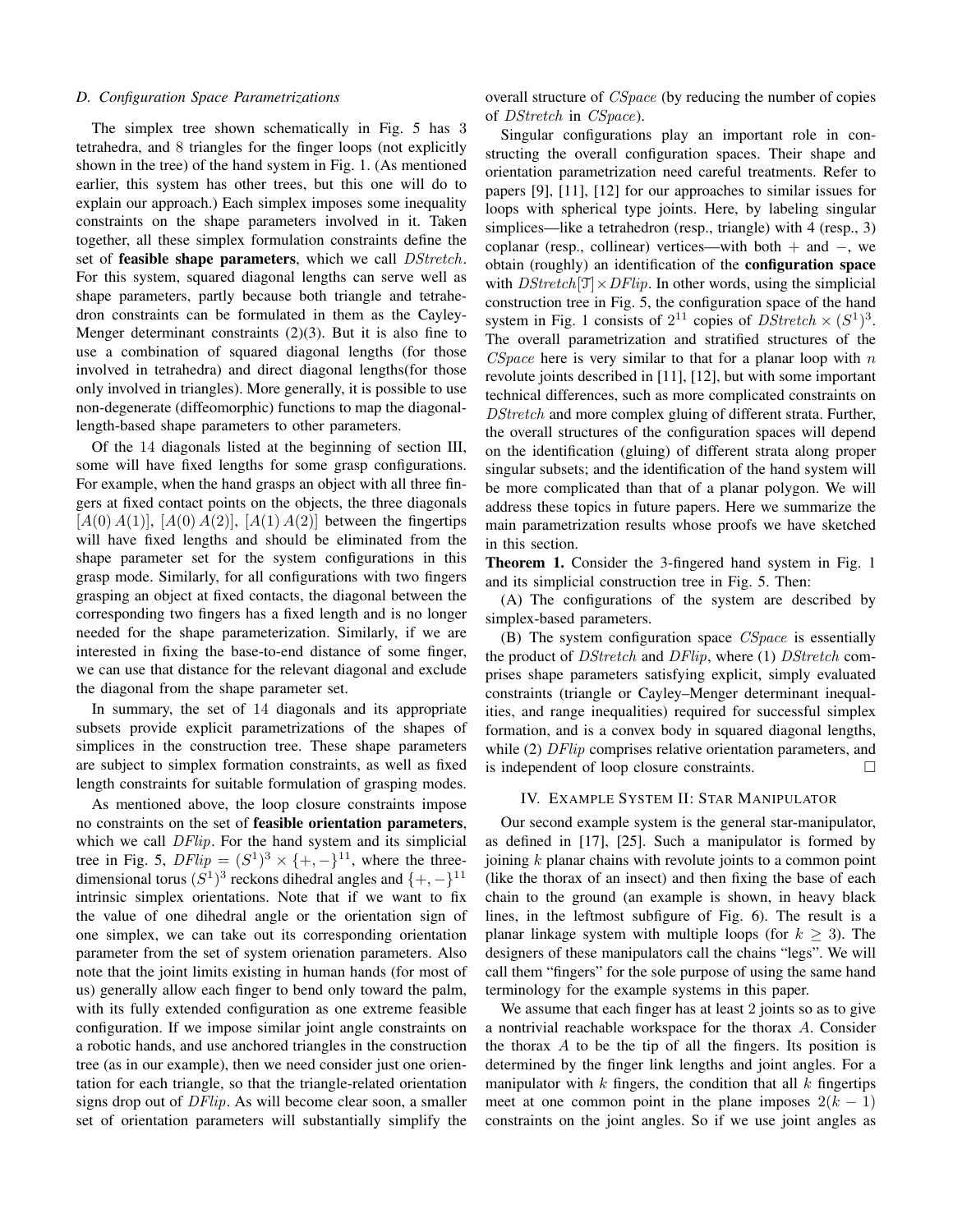the parameters for the study of a star-shaped manipulator with  $k$  fingers, the configuration space is an semi-analytic set of codimension  $2(k - 1)$  in the ambient joint angle space.

Alternatively, if we know the position of the thorax  $A$ , we can define an auxiliary link between A and each base  $B(i)$  (drawn as dashed lines in Fig. 6). Each such auxiliary link forms a (virtual) loop with the original links of the corresponding finger, and the loop is a planar loop with revolute joints, whose configurations can be studied via its construction trees of triangles (for instance, anchored triangles as shown in Fig. 3). See [8], [11]–[13] for more details.

The position of A is parametrized by its Cartesian coordinates  $(A_x, A_y)$ , and its range (the workspace of A) is easily found. Specifically, the reachable workspace of the fingertip of the open chain with revolute joints and fixed base  $B(i)$ is generally an annulus (exceptionally, a disk) with center at  $B(i)$ , having inner and outer radii that are easily computed from the finger link lengths. Such an annulus workspace corresponds to the minimum and maximum bounds on the distance between the finger tip and the base.

$$
(\min\text{-radius-}i)^2 \le iD(A, B(i)) \le (\max\text{-radius-}i)^2 \tag{4}
$$

When the fingers are assembled to form the star-manipulator, the workspace of  $A$  is the intersection of these annuli given by inequalities (4),  $i = 0, \ldots, k - 1$ . The explicitness (and comparative simplicity) of this workspace, along with some critical insights and novel ideas, was used in [17], [25] to develop a smart polynomial time algorithm for a complete path planner (ignoring all constraints other than loop closure) for these manipulators; the algorithm uses Cartesian coordinates on the workspace, and joint angle parameters for the figners.

Here we focus on parametrization rather than motion planning, using generalized simplex-based parameters for a starmanipulator, as follows:

- Cartesian coordinates for the thorax  $A: (A_x, A_y);$
- shape parameters for the triangles in the construction trees of the finger loops: lengths of the diagonals; and
- orientation parameters for the triangles in the construction trees of the finger loops: essentially binary variables for the intrinsic triangle orientations.

In these parameters, the system constraints are the radius constraints (4) (on  $(A_x, A_y)$ ), and triangle formation constraints (parametrized by  $(A_x, A_y)$ ) on triangle shape parameters. There are no constraints on the orientation parameters.

Our general methods can be used to show that this parametrization has the following properties.

Theorem 2 Consider a star-shaped manipulator and its generalized simplex-based parameters. Then:

(A) The configurations of the system are described by the generalized simplex-based parameters.

(B) The system configuration space CSpace essentially the product of DStretch and DFlip, where (1) DStretch, the set of feasible length parameters, comprises the Cartesian coordinates of the thorax and triangle shape parameters satisfying explicit, simply evaluated constraints (the radii, and triangle or Cayley–Menger determinant inequalities) required for reachable thorax positions and successful simplex formation, while (2) DFlip comprises triangle orientation parameters, and is independent of loop closure constraints.

Again CSpace, as parametrized by the generalized simplexbased parameters, consists of copies of DStretch. Fig. 6 shows a schematic figure of DStretch for a 3-DOF star-manipulator. The 3-jointed finger has one diagonal, which has an interval of feasible values for each thorax position; the 4 jointed finger has 2 diagonals, with a convex polygonal region of feasible values. So *DStretch* is a family of 3-dimensional prisms parametrized by the points of the reachable workspace  $WS(A)$  of A.

The similarity in the parametrization and structures of the configuration space of these two example systems are common for linkage systems allowing simplicial construction trees. The example systems and their simplicial construction trees presented here are substantially different from those in our earlier papers [8]–[13], and the encouraging results to these challenging multi-loop systems here further demonstrate the versatility of the simplex-based approach.

Many important linkage systems (*e.g.*, general 6R manipulators and many multivertex origamis) can be shown not to allow simplicial construction trees. Nonetheless, using methods related to simplicial construction trees, we have derived some interesting results for several such systems; for example, we can recover the number of inverse kinematics solutions for  $6R$  manipulators in a natural way. Here we have no space for further details, which will appear in later papers.

## V. SUMMARY

Linkage systems such as multi-fingered hands and multilegged mobile systems are important in the study of robotics. They are also very challenging – in part because that the limbs form loops when their tips contact some common objects such as an grasped object for a hand or a common ground for legs. Conventionally the configurations of these systems are described in joint parameters, and the corresponding configuration spaces are lower-dimensional semi-algebraic subsets (as defined by loop closure constraints) embedded in joint parameter space. Such an implicit parametrization, coupled with complex nonlinear formulation of the loop closure constraints, poses challenges for diverse problems such as computing CSpace structures and using sampling for motion planning.

In contrast, explicit parametrization, where the cardinality of the set of parameters is equal to the dimension of the configuration space under study, offers advantages over implicit parametrization, especially when the constraints on the explicit parameters have nice properties. In this paper, we present explicit parametrization for two example anthropomorphic manipulation systems. Our parametrization are based on our recently developed simplicial construction trees for multi-object systems; and the constraints on the simplexbased parameters are mainly simplex formation constraints (such as triangle inequalities and Cayley-Menger determinant constraints). The model systems here are difficult to deal with using the joint angle parameters; and our results here, along